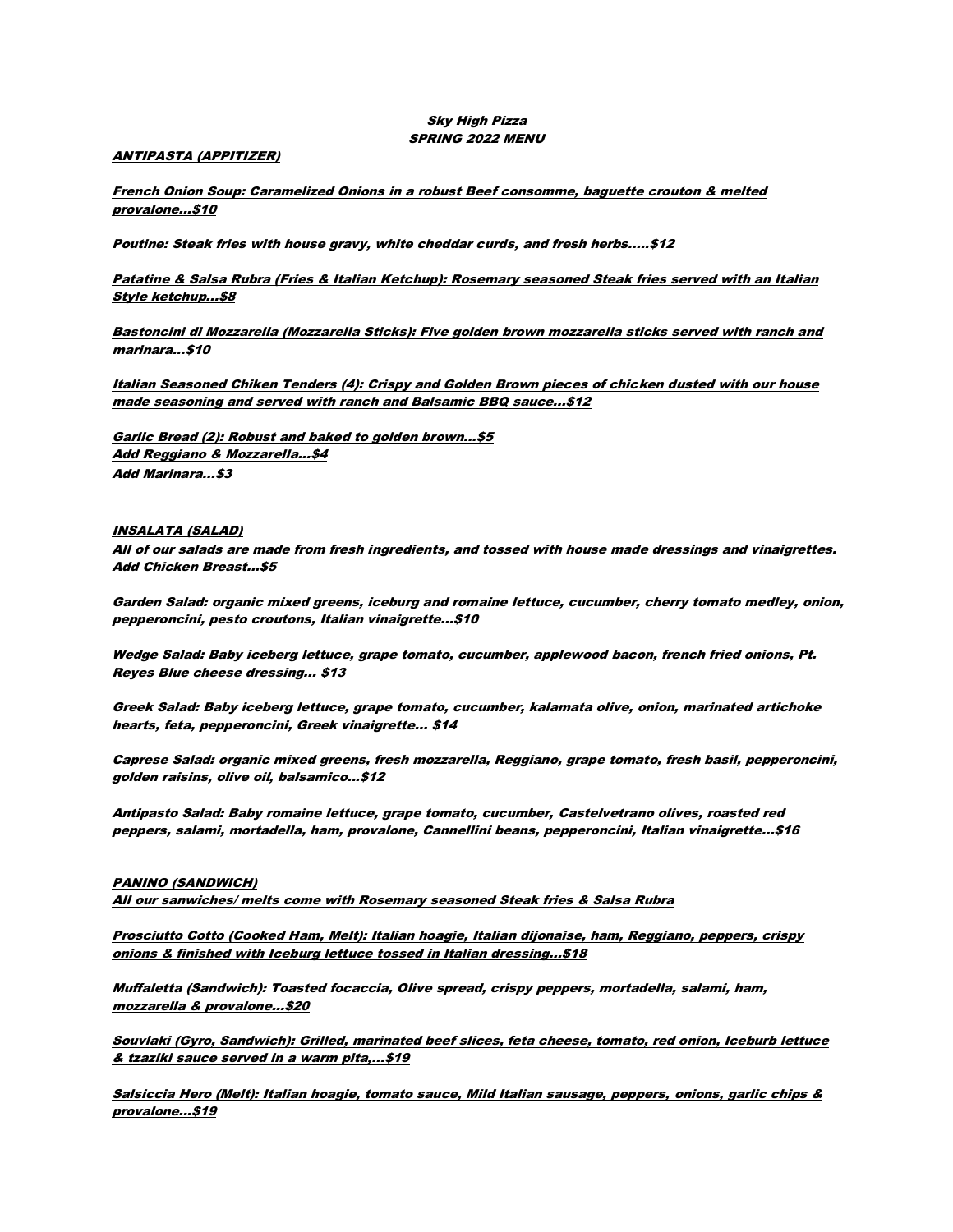# BUILD YOUR OWN PITTSA (PIZZA) Start with our fresh house made dough and add from there...\$10

SAUCES: tomato, creamy garlic, basil pesto...\$4

CHEESES: mozzarella, Fresh mozzarella, Reggiano...\$2

MEATS: pepperoni, Italian sausage, ham, bacon, chicken breast...\$3

VEGGIES & ADD ON'S: cherry tomato, onions, sweet peppers, Calabrian chile, green chili, mushrooms, asparagus, Castelvetrano olives, artichoke hearts, fresh basil, fresh herbs, crispy onions, crispy peppers, garlic chips...\$2

#### HOUSE SPECIALTY PITTSA (PIZZA) 12"

Formaggi: tomato sauce, mozzarella cheese, Reggiano...\$18

Margherita: tomato sauce, fresh mozzarella, Reggiano, cherry tomato, fresh basil...\$22

Pittsa Bianca con Funghi: garlic cream sauce, mozzarella, Reggiano, Cremini mushrooms, onion, fresh herb...\$24

Verdura: basil pesto sauce, mozzarella, Reggiano, asparagus, onion, sweet peppers, Castelvetrano olives, artichoke heart...\$28

Salamino Piccante: tomato sauce, mozzarella, Reggiano, pepperoni, Calabrian chile...\$23

Salsiccia: basil pesto sauce, mozzarella, Reggiano, Italian sausage, green chile...\$23

Carne: tomato sauce, mozzarella, Reggiano, pepperoni, Italian sausage, applewood bacon, ham...\$30

Pittsa Bianca con Pollo: creamy garlic sauce, mozzarella, Reggiano, chicken breast, asparagus, fresh herbs...\$25

PASTA SECCA (DRIED PASTA) All our Pastas come with a Garden Salad and Garlic bread (1).

Fettucine Bolognese: A Classic Italian favorite made with ground veal and beef in a savory Tomato Sauce & topped with Reggiano...\$24

Fettucine Alfredo: Our rich, yet balanced sauce starts with butter and garlic and finishes with fresh cream and Reggiano...\$20 Add Chicken Breast...\$5

Fettucine Marinara: Made with imported Italian Olive oil & tomatoes, and finished with fresh basil & Reggiano...\$17 Add Chicken Breast...\$5

Creamy Pesto & Beef Ravioli: Beef Ravioli (6) served in a Pesto Cream sauce and topped with Reggiano & toasted Pine nuts...\$24